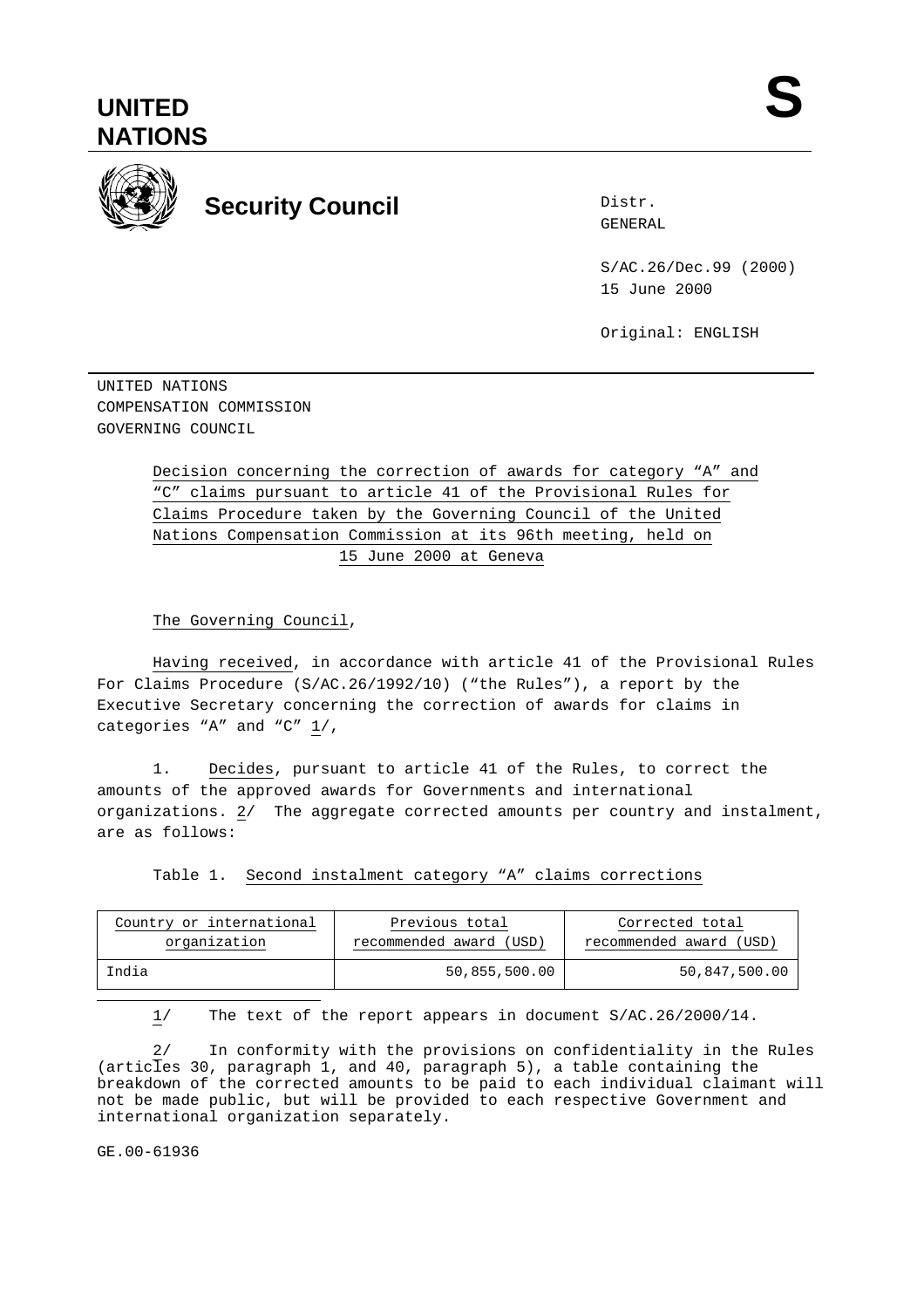S/AC.26/Dec.99 (2000) Page 2

### Table 2. Third instalment category "A" claims corrections

| Country or international | Previous total          | Corrected total         |
|--------------------------|-------------------------|-------------------------|
| organization             | recommended award (USD) | recommended award (USD) |
| India                    | 16,732,500.00           | 16,729,500.00           |

#### Table 3. Fourth instalment category "A" claims corrections

| Country or international<br>organization | Previous total<br>recommended award (USD) | Corrected total<br>recommended award (USD) |
|------------------------------------------|-------------------------------------------|--------------------------------------------|
| India                                    | 146,300,000.00                            | 146,290,500.00                             |
| Sri Lanka                                | 69,796,500.00                             | 69,788,500.00                              |

#### Table 4. Fifth instalment category "A" claims corrections

| Country or international<br>organization | Previous total<br>recommended award (USD) | Corrected total<br>recommended award (USD) |
|------------------------------------------|-------------------------------------------|--------------------------------------------|
| India                                    | 147,616,500.00                            | 147,580,000.00                             |
| Sri Lanka                                | 71,533,000.00                             | 70,158,500.00                              |

#### Table 5. Sixth instalment category "A" claims corrections

| Country or international<br>organization | Previous total<br>recommended award (USD) | Corrected total<br>recommended award (USD) |
|------------------------------------------|-------------------------------------------|--------------------------------------------|
| India                                    | 17,327,500.00                             | 17,325,000.00                              |
| Yuqoslavia, Federal<br>Republic of       | 880,000.00                                | 876,000.00                                 |

#### Table 6. Second instalment category "C" claims corrections

| Country or international<br>organization | Previous total<br>recommended amount<br>(USD) | Corrected total<br>recommended amount (USD) |
|------------------------------------------|-----------------------------------------------|---------------------------------------------|
| Bangladesh                               | 12, 168, 258. 30                              | 12, 177, 423. 33                            |
| France                                   | 453,571.99                                    | 474, 245. 48                                |
| India                                    | 70,389,572.27                                 | 70,386,682.69                               |
| Jordan                                   | 38,902,796.72                                 | 39,021,196.59                               |
| Lebanon                                  | 26,548,582.90                                 | 26,553,427.20                               |
| New Zealand                              | 74,026.28                                     | 83, 397. 38                                 |
| United Kingdom                           | 4,669,734.28                                  | 4,721,911.50                                |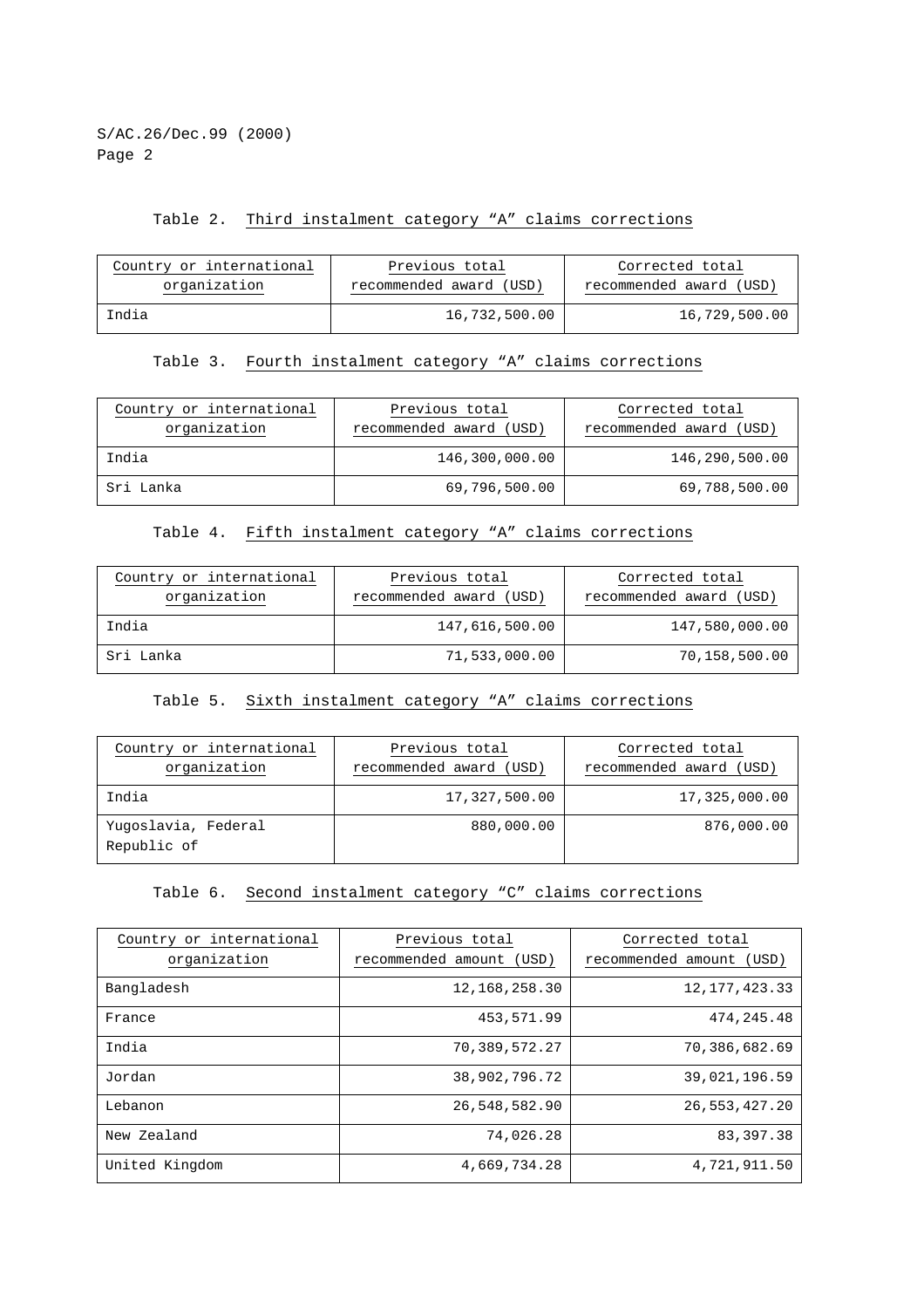#### Table 7. Fourth instalment category "C" claims corrections

| Country or international<br>organization | Previous total<br>recommended amount<br>(USD) | Corrected total recommended<br>(USD)<br>amount |
|------------------------------------------|-----------------------------------------------|------------------------------------------------|
| Bangladesh                               | 786,885.44                                    | 787,577.48                                     |
| Canada                                   | 1,243,162.58                                  | 1,229,989.57                                   |
| France                                   | 493,887.55                                    | 511,527.04                                     |
| India                                    | 45,946,993.90                                 | 45, 977, 695.49                                |
| Jordan                                   | 24,307,865.58                                 | 24, 391, 714.04                                |
| Turkey                                   | 1,270,834.40                                  | 1,276,896.18                                   |
| United Kingdom                           | 13, 239, 489. 34                              | 13, 262, 664. 13                               |

#### Table 8. Fifth instalment category "C" claims corrections

| Country or international<br>organization | Previous total<br>recommended amount<br>(USD) | Corrected total recommended<br>(USD)<br>amount |
|------------------------------------------|-----------------------------------------------|------------------------------------------------|
| Czech Republic                           | 146,524.31                                    | 190,830.81                                     |
| India                                    | 67, 715, 447.22                               | 67, 715, 539.85                                |
| Jordan                                   | 94, 381, 201.82                               | 94,656,247.13                                  |
| Kuwait                                   | 329, 215, 788.04                              | 329, 231, 488.04                               |
| Lebanon                                  | 2,450,280.73                                  | 2,480,902.50                                   |
| Republic of Korea                        | 174,309.52                                    | 179,544.00                                     |

#### Table 9. Sixth instalment category "C" claims corrections

| Country or international<br>organization | Previous total<br>recommended amount<br>(USD) | Corrected total recommended<br>(USD)<br>amount |
|------------------------------------------|-----------------------------------------------|------------------------------------------------|
| Australia                                | 1,399,064.45                                  | 1,403,798.45                                   |
| Austria                                  | 796,772.24                                    | 813,002.44                                     |
| Bangladesh                               | 21, 459, 510.08                               | 21,614,890.32                                  |
| Canada                                   | 9,386,296.50                                  | 9,404,478.30                                   |
| Czech Republic                           | 86, 125. 43                                   | 96,519.80                                      |
| Finland                                  | 58,539.80                                     | 64,886.42                                      |
| France                                   | 2,759,807.87                                  | 2,772,093.29                                   |
| India                                    | 104,850,234.19                                | 104, 976, 428.50                               |
| Iran, Islamic Republic<br>оf             | 12,658,608.86                                 | 12,659,819.11                                  |
| Ireland                                  | 1,327,307.88                                  | 1,336,756.55                                   |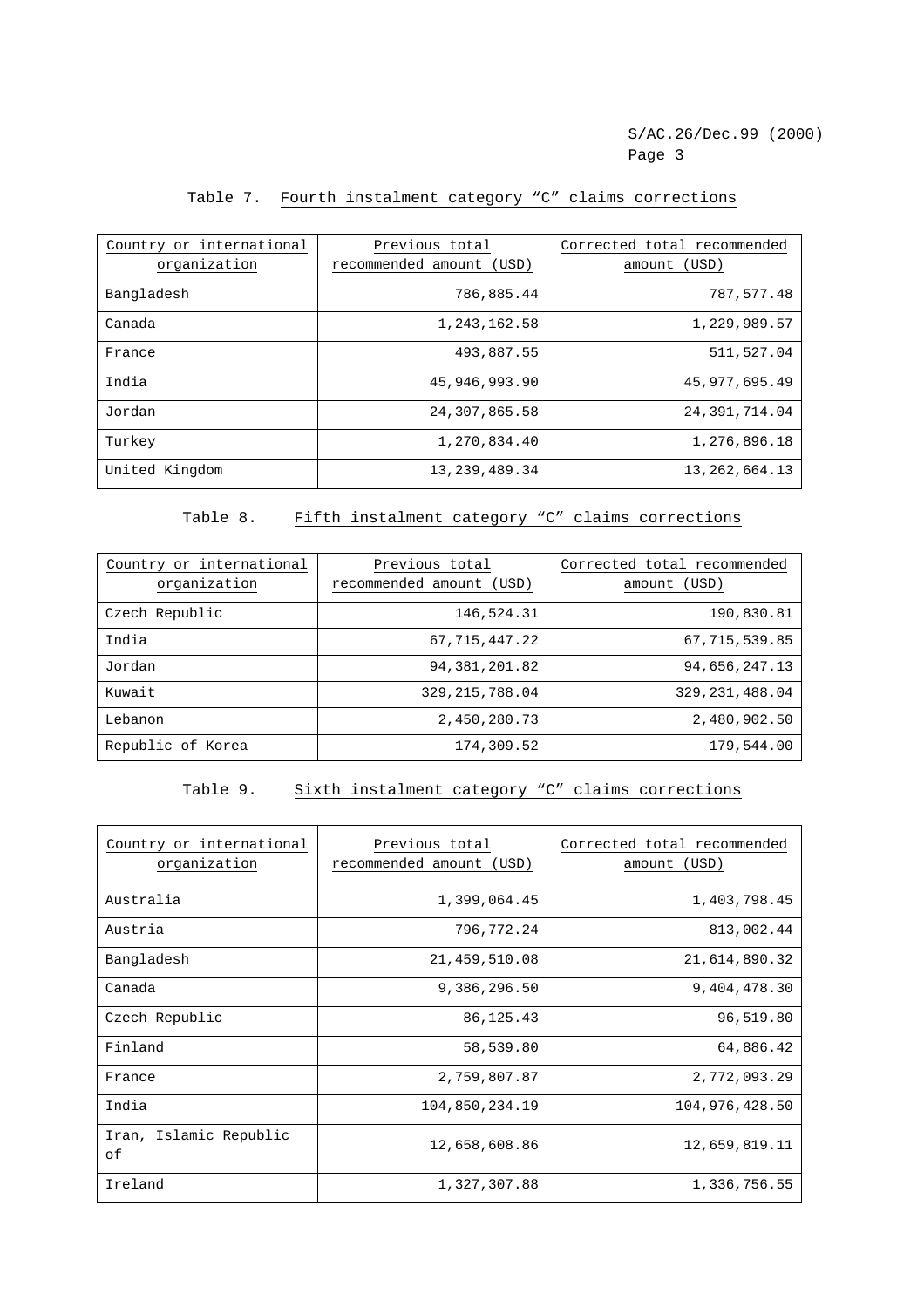## S/AC.26/Dec.99 (2000) Page 4

| Country or international<br>organization | Previous total<br>recommended amount (USD) | Corrected total recommended<br>amount (USD) |
|------------------------------------------|--------------------------------------------|---------------------------------------------|
| Israel                                   | 177,586.92                                 | 194,093.89                                  |
| Japan                                    | 415,840.98                                 | 437,945.65                                  |
| Jordan                                   | 180,891,651.27                             | 181,695,730.15                              |
| Lebanon                                  | 11,898,155.19                              | 11,939,811.84                               |
| Netherlands                              | 967,778.95                                 | 996,369.89                                  |
| Philippines                              | 10,698,665.00                              | 10,807,599.11                               |
| Slovenia                                 | 121,804.85                                 | 155,094.85                                  |
| Sweden                                   | 1,219,711.70                               | 1,223,185.73                                |
| Tunisia                                  | 3, 347, 597. 72                            | 3, 358, 715. 75                             |
| Turkey                                   | 1,794,550.10                               | 1,814,428.07                                |
| United Kingdom                           | 22, 200, 749.80                            | 22,340,192.30                               |
| United States                            | 17,569,949.12                              | 17,634,699.12                               |
| UNDP Kuwait                              | 10,384,382.32                              | 10,397,658.83                               |

# Table 10. Seventh instalment category "C" claims corrections

| Country or international<br>organization | Previous total<br>recommended amount<br>(USD) | Corrected total recommended<br>amount (USD) |
|------------------------------------------|-----------------------------------------------|---------------------------------------------|
| Australia                                | 1,732,428.95                                  | 1,733,820.65                                |
| Bangladesh                               | 37, 746, 419.68                               | 37, 753, 317.63                             |
| Canada                                   | 11,973,474.82                                 | 11,929,332.52                               |
| France                                   | 6,589,534.21                                  | 6,557,183.89                                |
| India                                    | 186,928,200.34                                | 187,010,525.09                              |
| Iran, Islamic Republic<br>οf             | 27,095,092.86 a/                              | 27, 104, 902. 59                            |
| Israel                                   | 4,943,872.86                                  | 4,993,305.79                                |
| Jordan                                   | 281, 494, 326.55                              | 281,976,641.68                              |
| Kuwait                                   | 787,939,426.70                                | 787,946,915.96                              |
| Lebanon                                  | 15,615,066.66                                 | 15,671,083.55                               |
| Netherlands                              | 821,067.26                                    | 832, 385. 72                                |
| New Zealand                              | 238,597.59                                    | 246, 283.42                                 |
| Pakistan                                 | 74,552,547.72                                 | 74,567,250.14                               |
| Philippines                              | 10,349,808.76                                 | 10,360,368.51                               |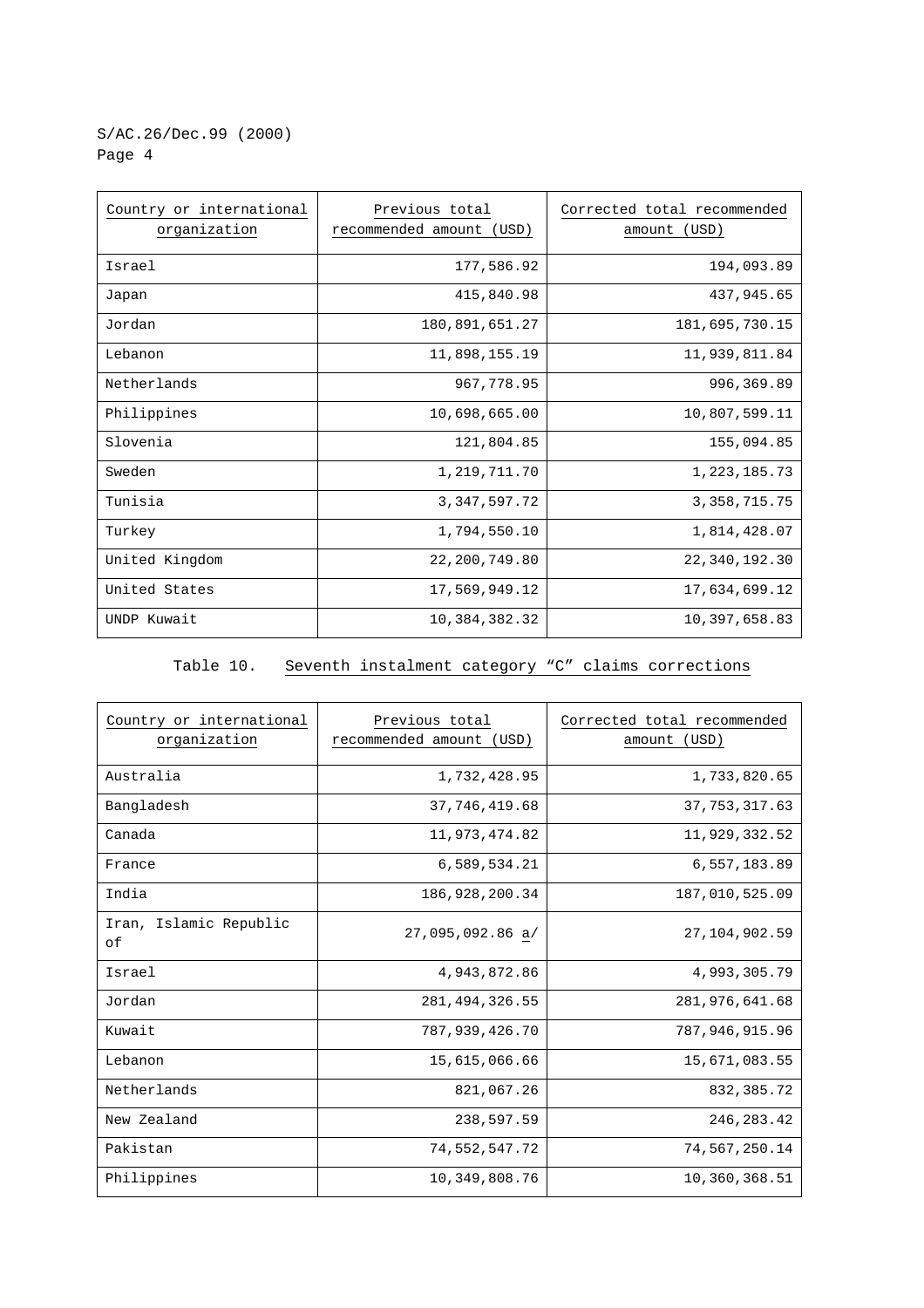| Country or international<br>organization | Previous total<br>recommended amount (USD) | Corrected total recommended<br>amount (USD) |
|------------------------------------------|--------------------------------------------|---------------------------------------------|
| Poland                                   | 731,511.47                                 | 751, 135.33                                 |
| Republic of Korea                        | 2,365,481.86                               | 2,380,481.86                                |
| Sweden                                   | 935,610.32                                 | 943, 199. 21                                |
| Tunisia                                  | 8, 424, 710. 75                            | 8,440,689.61                                |
| Yemen                                    | 79,199,517.09                              | 79, 241, 697.02                             |
| UNHCR Bulgaria                           | 285, 424.54                                | 290, 424.54                                 |

a/ Due to a typographical error, the corrected total recommended award for the Islamic Republic of Iran was reported as 27,095,092.06 in the ninth article 41 report. That amount should have read 27,095,092.86 as identified herein.

\_\_\_\_\_\_\_\_\_\_\_\_\_\_\_\_\_\_\_\_\_\_

2. Decides also that, based on the above corrections, the revised recommended awards by instalment are as follows:

Table 11. Revised total recommended awards for category "A" claims

| Instalment | Previous total<br>recommended award<br>(USD) a/ | Corrected total<br>recommended award (USD) |
|------------|-------------------------------------------------|--------------------------------------------|
| First      | 189,606,000.00                                  | no change                                  |
| Second     | 641,252,500.00                                  | 641, 244, 500.00                           |
| Third      | 531,502,000.00                                  | 531,499,000.00                             |
| Fourth     | 732,674,500.00                                  | 732,657,000.00                             |
| Fifth      | 784,542,000.00                                  | 783,131,000.00                             |
| Sixth      | 316,261,000.00                                  | 316, 254, 500.00                           |
| Special    | 2,554,500.00                                    | no change                                  |
| Total      | 3,198,392,500                                   | 3,196,946,50                               |
|            |                                                 |                                            |

a/ The previous total recommended award amounts in this column include the initial awards approved by the Governing Council in its decisions 22, 28, 29, 31, 33, 38 and 67 (S/AC.26/Dec.22 (1994), S/AC.26/Dec.28 (1995), S/AC.26/Dec.29 (1995), S/AC.26/Dec.31 (1995), S/AC.26/Dec.33 (1995), S/AC.26/Dec.38 (1996) and S/AC.26/Dec.67 (1999)) and subsequent corrections approved by the Governing Council in its decisions 42, 44, 51, 54, 57, 71, 79, 85 and 95 (S/AC.26/Dec.42 (1997), S/AC.26/Dec.44 (1997), S/AC.26/Dec.51 (1998), S/AC.26/Dec.54 (1998), S/AC.26/Dec.57 (1998), S/AC.26/Dec.71 (1999), (S/AC.26/Dec.79 (1999), (S/AC.26/Dec.85 (1999) and (S/AC.26/Dec.95 (2000)).